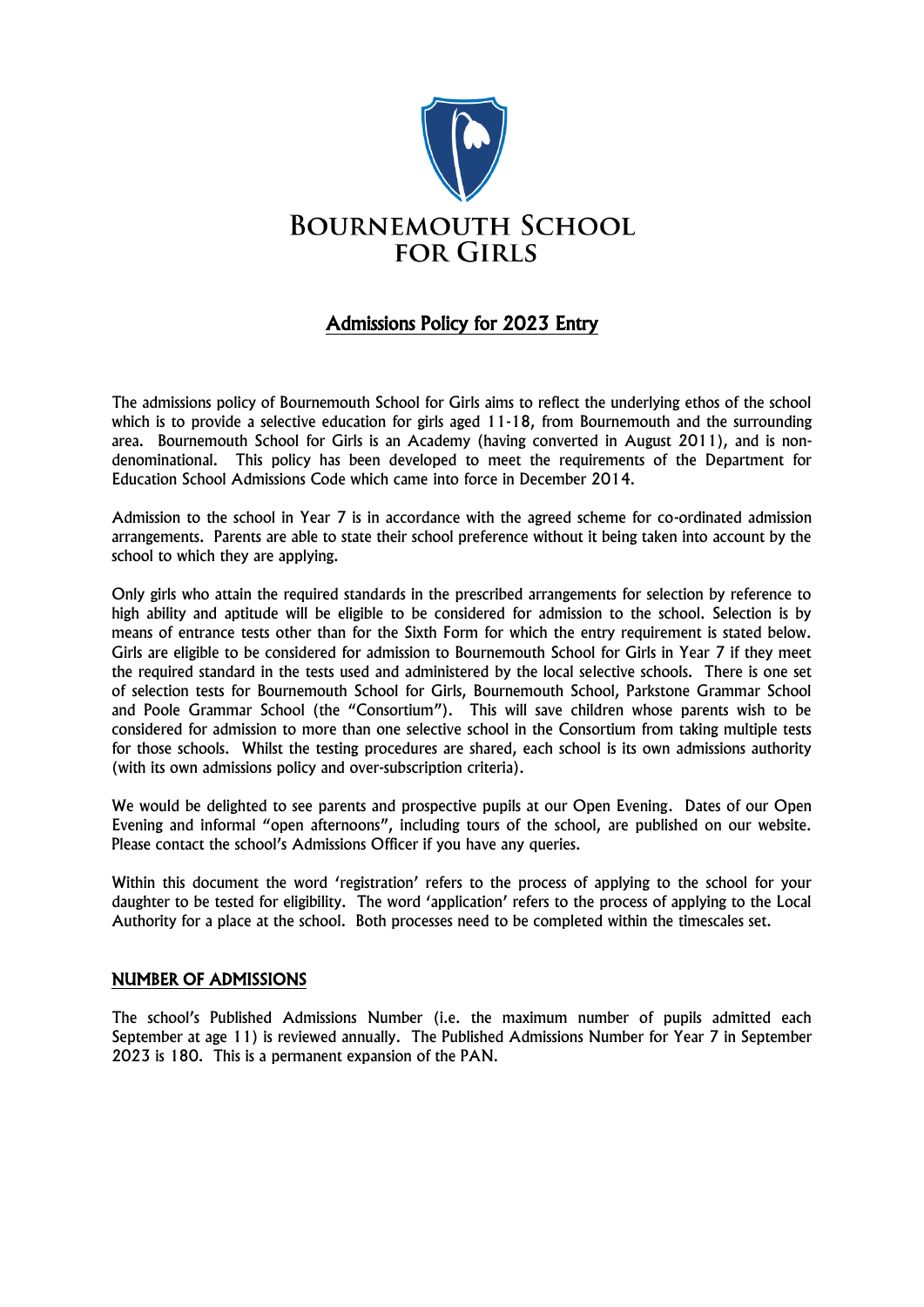### Admission to Year 7 (main point of entry)

Admissions arrangements for entry to Year 7 are co-ordinated in conjunction with the Bournemouth, Christchurch and Poole (BCP) Council. For admission to Year 7, girls must have reached the age of 11 years on or before  $31<sup>st</sup>$  August in the year of admission.

Applicants who were born between  $1<sup>st</sup>$  April and  $31<sup>st</sup>$  August (summer born children) and started in Reception aged 5 may be admitted into Year 7 at the same time as those with whom they have progressed through primary school.

In exceptional circumstances, a girl may be considered for early entry provided she has been educated in an older year group for at least one full academic year. In such circumstances, clear and unequivocal evidence must be provided to the school, at the time of application, that her acceleration has the support of the pupil herself, her parents/carers, the primary school and other relevant professionals. There must be agreement that accelerated transfer will promote the girl's academic and social development.

### Registration

The Code of Practice in paragraph 1.32 (c) states that the school must:

"inform parents of the outcome of selection tests before parents make applications for other schools – while making clear that this does not equate to a guarantee of a selective place."

The selection or entrance tests will take place for all schools in the Consortium during the autumn term and we will publish specific dates on our website www.bsg.bournemouth.sch.uk

Parents of girls wishing to be considered for admission to a Bournemouth or Poole grammar school must register with one of the schools by 12 noon on Friday  $9<sup>th</sup>$  September 2022. The eligibility for admission to Consortium schools will be determined on the basis of the entrance test results. The tests may only be taken once by any child. The tests will be taken at the school with whom the parent has registered their child. The test outcomes will be used to determine the eligibility of the child for a place at a Consortium school. Parents then decide to which school they will apply for a place for their child.

The results of the tests will be sent to parents approximately 3 weeks after the test date. This will indicate the score and whether the child has met the required standard (and is "eligible" for admission). It is important to note that meeting the required standard and being considered eligible does not guarantee that your child will be offered a place at any of the schools as all are usually over-subscribed.

All subsequent applications for admission to Bournemouth School for Girls must be received by the relevant Local Authority. Registration for the entrance tests does not replace applying for admission through your Local Authority. Application for admission cannot be made directly to the school.

The appropriate application process is dependent on the applicant's normal place of residence.

### Bournemouth, Christchurch and Poole (BCP) Residents:

An application for a place for a girl who is resident in Bournemouth, Christchurch and Poole (BCP) must be made online or on the single BCP application form, a copy of which is available from the girl's current BCP primary school or from BCP Local Authority. Application forms must be returned by the closing date to the Local Authority at the address shown on the application form.

The closing date for applications will be that published by BCP Local Authority.

### Other applicants (i.e. those residing outside BCP Local Authority)

All other applicants must apply online or by using the single application form provided by the Local Authority which covers the area in which they live. Applications for Bournemouth School for Girls must be returned to the 'home' Local Authority in good time for that Local Authority to pass the application information to BCP Local Authority by the BCP Local Authority closing date for applications.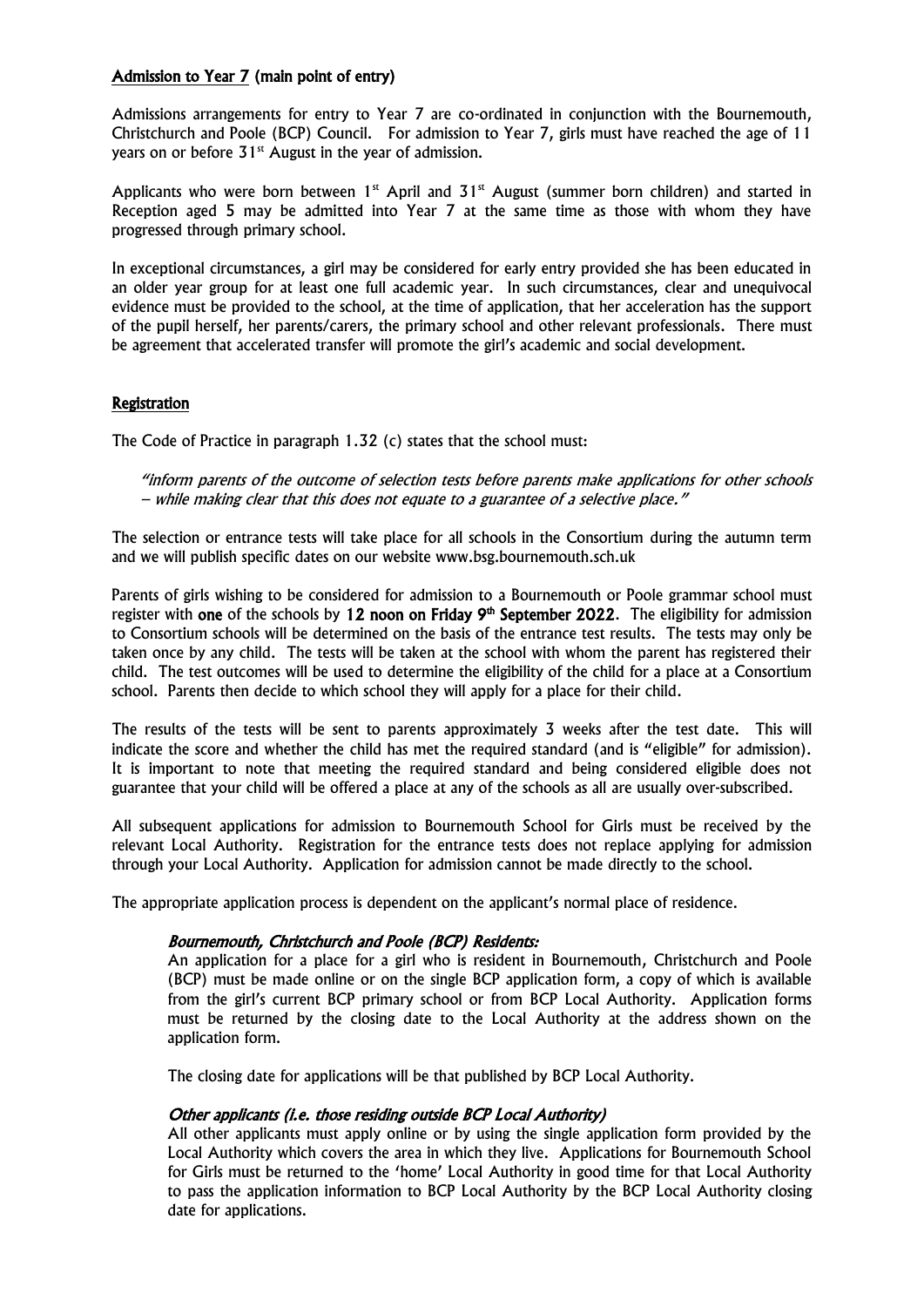When applying at the main point of entry, Bournemouth School for Girls will not accept a change of address once the National Closing Date has passed. The National Closing Date for the main point of entry year group is  $31<sup>st</sup>$  October 2022. This means if your moving date is after  $31<sup>st</sup>$  October 2022, we will use your old address to categorise your application. You will need to tell us your new address so we can update your child's record. If you move house after you have submitted your application but before the National Closing Date, the main allocation will be based on your address at the closing date, and the address will be updated on any waiting list from national offer day, should you not initially have been offered a place. The relevant date for the house move is (if purchasing) exchange of contracts occurring on or before the closing date; (if renting) signed tenancy agreement which commences on or before the closing date*.*

### Registration for the Entrance Tests

In order to provide all parents with reliable information before submission of the Common Application Form, all applicants to a Consortium School must complete a registration form to attend the test day at one of the centres.

The form to register to test at Bournemouth School for Girls is available online at www.bsg.bournemouth.sch.uk Registration forms must be completed by 12 noon on Friday 9<sup>th</sup> September 2022. Paper registration forms are available from the school.

A registration after the closing date for test registrations will only be accepted for the entrance tests where the Consortium is satisfied that illness, bereavement or other circumstance beyond the control of the parent(s) prevented a timely registration, or the child moved into the area after the closing date for test registration. Evidence will be required in these circumstances.

Late notification of the testing timetable by a child's current school or otherwise will not be accepted as a reason why timely registration was not possible. Where the Consortium is not satisfied that a timely registration was prevented, any preference expressed for a Consortium school on a Local Authority common application form will not be considered alongside those who registered for testing within the published deadline as they have failed to meet the school's admission criterion. In such circumstances the application will be considered after the first round of allocations.

For children whose registration or common application form (or both) were submitted after the closing dates, there will be an opportunity to sit the school entrance tests in the following February for consideration after the first round of allocations on  $1<sup>st</sup>$  March 2023. This means that girls who registered for testing after  $9<sup>th</sup>$  September, and/or submitted their common application form after 31<sup>st</sup> October, but completed both by  $27<sup>th</sup>$  January 2023, will be tested in time for the second round of allocations on  $24<sup>th</sup>$ March 2023.

Where a child is unable to sit the entrance tests through illness, bereavement or other circumstance beyond the control of the parent(s) or the child moved into the area after the test dates, the Consortium will make arrangements for testing to take place as soon as practicable. Evidence will be required in these circumstances. Children sitting these tests will be considered alongside those children who sat the tests in September 2022.

(For in-year applicants, the school also requires the parents to complete a Registration Form and submit the form directly to the school at least 10 school days before the proposed test date.)

The information given will be used to ensure that each applicant has the opportunity to fully demonstrate her ability.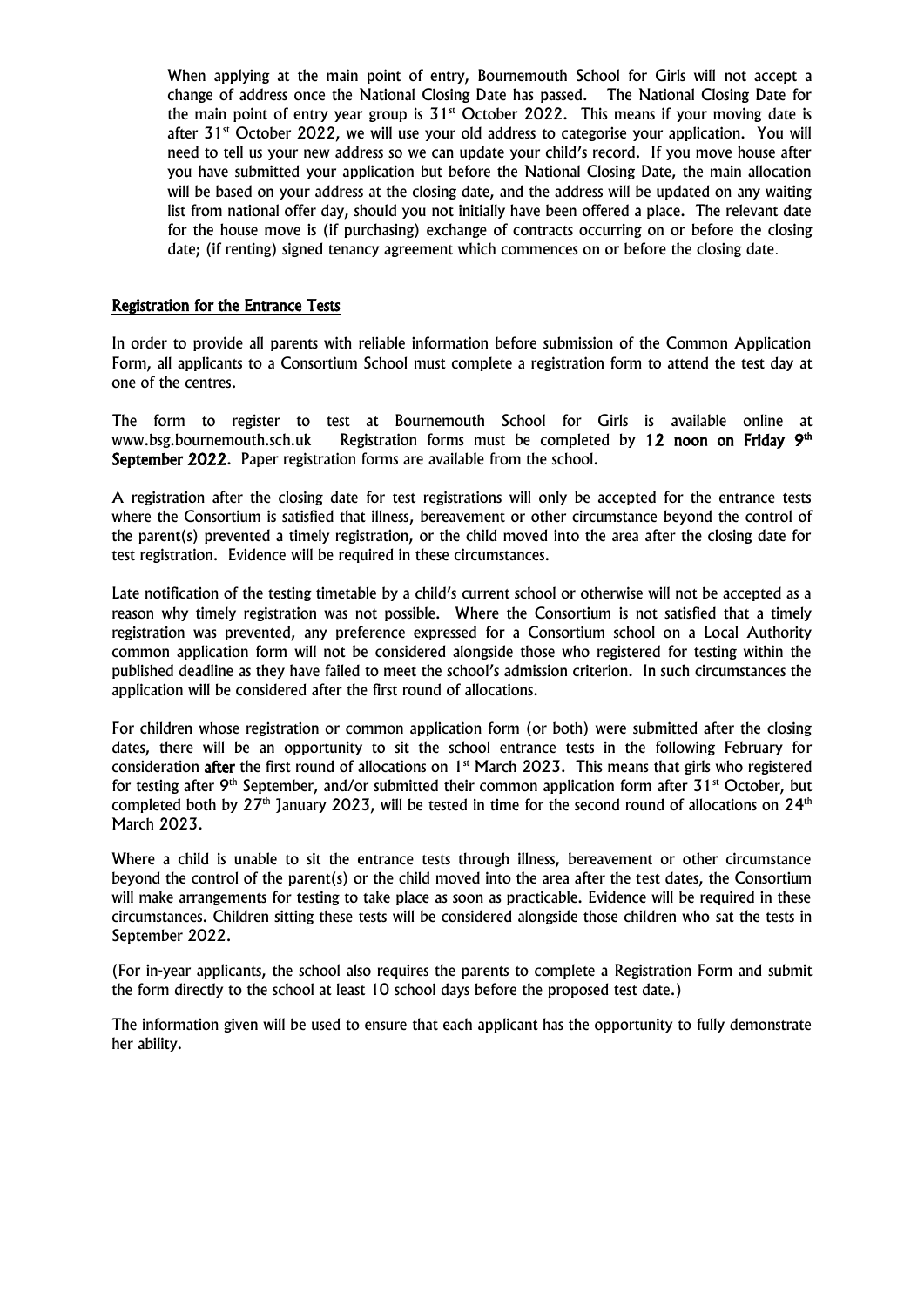# The Selection Process

- $\cdot$  Admission to the school in Year 7 is conditional upon achieving the academic standard required in the school's entrance tests and on the availability of places.
- ↑ A completed Registration Form must be received by a Consortium school by 12 noon on Friday 9<sup>th</sup> September 2022.
- $\cdot \cdot$  Details of the entrance tests will be sent to parents after receipt of a completed Registration Form.
- $\div$  The tests will be taken at the school chosen by the parent on the registration form.
- \* Tests across the Consortium will take place during the autumn term.
- Girls will take tests in Mathematics, English and Verbal Reasoning.
- The scores for the entrance tests are adjusted (or "standardised") according to age. The scores will be shared with other members of the Consortium.
- On the basis of their results, girls will either be considered to have met the required standard (and be "eligible"), or not to have reached the required standard ("ineligible").
- $\cdot$  The school will write to parents approximately 3 weeks after the test date to advise them whether, on the basis of the tests taken, their child is eligible or ineligible for a place at a Bournemouth or Poole grammar school. Being considered eligible for a place at a Consortium school does not mean that a place will be allocated as the schools are usually over-subscribed.
- \* Parents apply for admission to the school through their home Local Authority.
- After all the tests have been completed and all applications have been received via the Local Authority, the Admission Panel will then place those eligible applicants who have applied for a place at the school in a rank order in accordance with our over-subscription criteria. The rank order of all eligible applicants so determined will persist until  $31<sup>st</sup>$  August of the admission year. This information will be passed to the Local Authority which will then allocate places to reflect parental preferences.
- $\div$  Girls who are tested after 27<sup>th</sup> January 2023 and are deemed 'eligible' will be placed in rank order for the second round of allocations by the school's admission panel in accordance with the oversubscription criteria.
- $\div$  Notification letters will be posted to parents by the Local Authority at the beginning of March.
- $\div$  Parents should respond to the offer of a place by the deadline date specified in the offer letter.
- $\hat{\mathbf{v}}$  Parents have the right of appeal when places have been allocated and will be given information on taking up their statutory right of appeal at that time.
- Academic assessments will not be repeated within 12 months of the last stage of the process e.g. the last panel or appeals meeting at which the candidates were assessed or reviewed. Any subsequent application will require written confirmation from the candidate's Headteacher that accelerated progress has been made.

### Late applications for Year 7

A late application is one that is received by the Local Authority after their published closing date. Late applications will not be dealt with until after all applications submitted by the closing date have been considered.

Parents who move into BCP, or whose daughters have for other reasons missed the initial test dates, should make their application via BCP Local Authority as soon as possible. Parents who move into the area, but not into BCP, should contact their "home" Local Authority e.g. Dorset or Hampshire.

### Over-Subscription

Parents should be aware that meeting the academic requirements for entry to a grammar school is not, in itself, a guarantee of a grammar school place.

A school is legally required to admit an eligible child with an Education Health and Care Plan (EHCP) issued by a Local Authority naming that school. Therefore, where a school has a number of children being admitted with an EHCP naming the school, this will reduce accordingly the number of places available, as expressed by the Published Admission Number.

The number of girls eligible for admission as a result of the selection arrangements will usually exceed the Published Admission Number. The following criteria will be used to determine the rank order in which girls will be offered places at the school: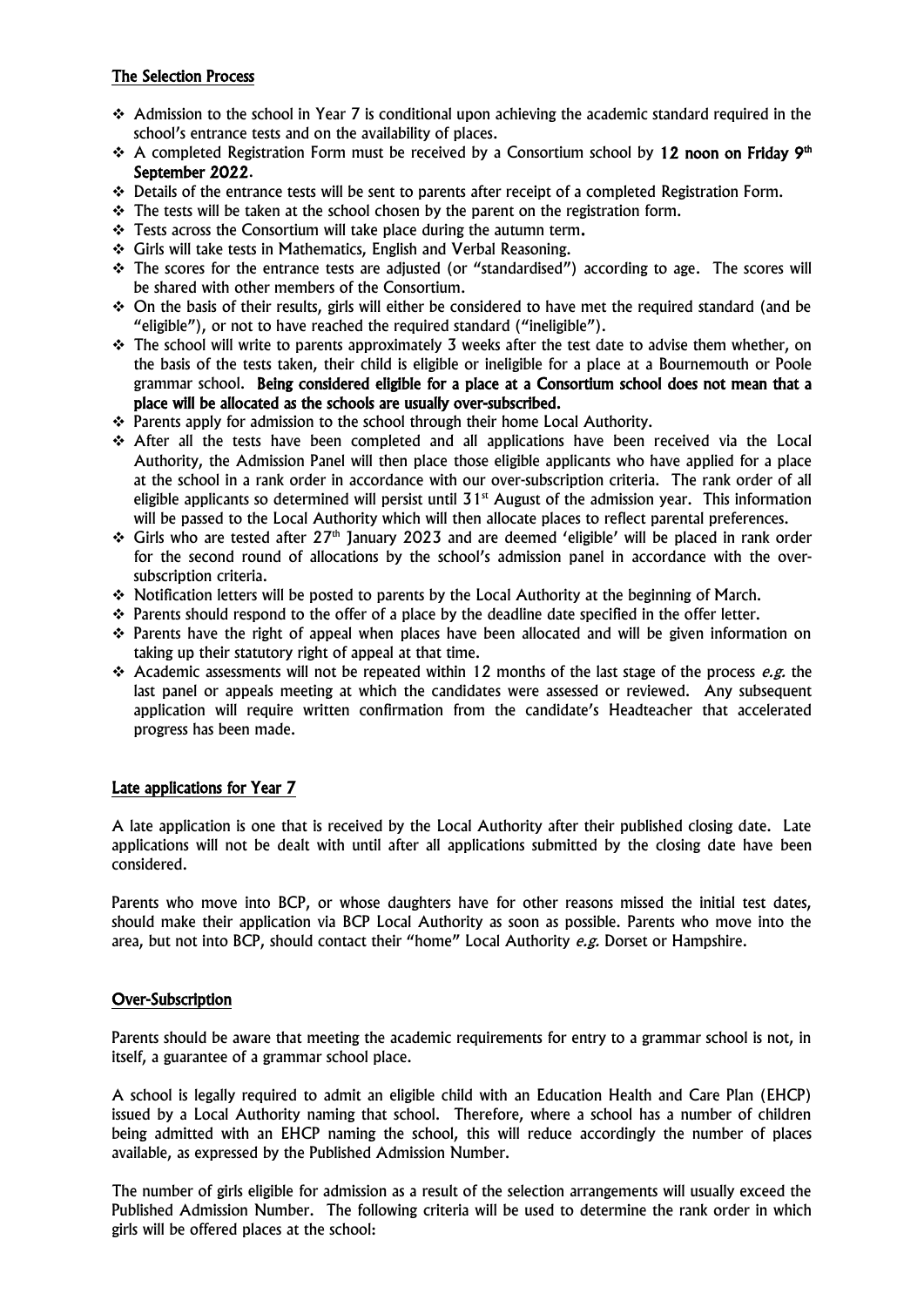- i. Eligible girls who are looked after children or previously looked after children;
	- a) A 'Looked After Child' is a child who is (a) in the care of a local authority, or (b) being provided with accommodation by a local authority in the exercise of their social services function (e.g. child with foster parent(s) at the time of making an application to a school).
	- b) 'Previously Looked After Children' are children who were looked after, but immediately moved on from that status after becoming subject to an adoption, child arrangements or special guardianship order.
	- c) Children who appear to have been in state care outside of England and ceased to be in state care as a result of being adopted.

All children in category i will be given equal priority regardless of whether they fall into a, b or c.

- ii. Girls who live within the school's designated catchment area\* and are eligible for the Pupil Premium Grant will be ranked next, in order of the total of their entrance test scores, with those girls obtaining the highest scores given higher priority (those eligible for the Pupil Premium Grant are those in receipt of Free School Meals as of 31<sup>st</sup> October 2022, or have been eligible for Free School Meals at any point during the last six years, known as 'Ever 6 FSM' or are the children of UK Armed Forces personnel at any point during the six years before  $31<sup>st</sup>$  October 2022, known as 'Ever 6');
- iii. Girls who live outside the school's designated catchment area\* and are eligible for the Pupil Premium Grant will then be ranked in order of the total of their entrance test scores, with those girls obtaining the highest scores given higher priority;
- iv. 130 places will be assigned to girls who scored most highly in the entrance tests, in rank order of the total of their entrance test scores, with those girls obtaining the highest scores given higher priority;
- v. Of the remaining eligible girls, those who live within the school's designated catchment area\* and are ineligible for the Pupil Premium will be ranked next, in order of the total of their entrance test scores, with those girls obtaining the highest scores given higher priority;
- vi. The remaining eligible girls (i.e. those who live outside the school's designated catchment area\* and are ineligible for the Pupil Premium Grant) will be ranked in order of the total of their entrance test scores, with those girls obtaining the highest scores given higher priority.

In the event of there being two or more girls of the same test score and initial ranking, priority will be given to the girl whose home address is nearest to Bournemouth School for Girls as measured by the straight-line distance calculated by BCP Local Authority's Geographical Information System (GIS) in use at the time of allocation (the system at the time of setting the policy takes the measurement between the address mapping points of the school and the applicant's home). If distances are equal, as calculated by the Local Authority's GIS system, for example a flat in a block of dwellings with the same front entrance, the allocation of places will be made by drawing lots. Applicants in this position will have their names drawn as lots to see who should be offered a place. The person drawing the names will be an employee of the school who has no involvement in the school admissions process.

The rank ordering will be submitted to the Local Authority to allocate places in accord with parental preference.

\*The school's designated catchment area is defined below:

Pupils living in postcodes BH1 to BH11. In addition pupils living in the postcodes BH12 5xx, BH23 1xx, BH23 2xx & BH23 3xx.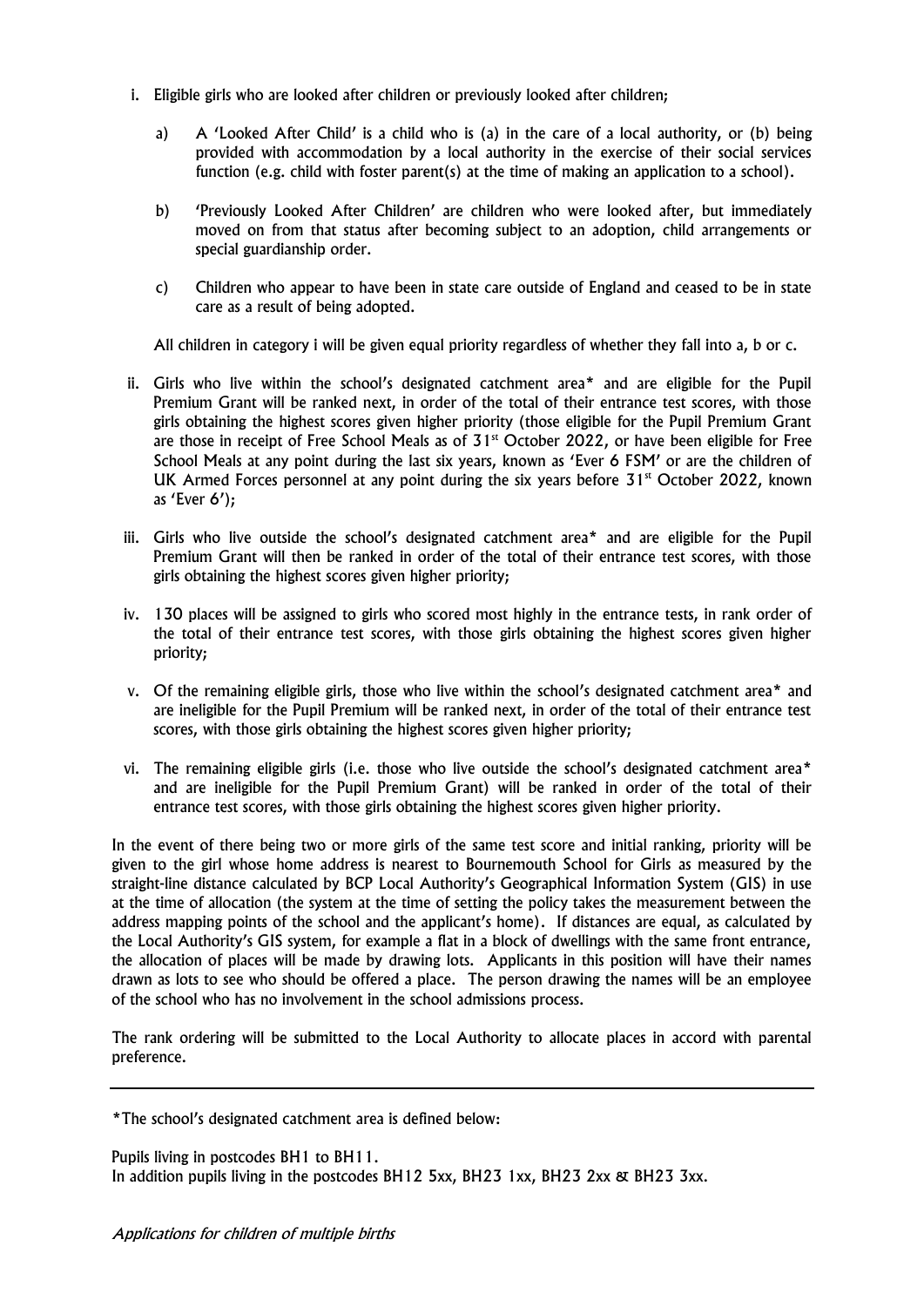If applications from children of a multiple birth span the threshold for the Published Admission Number, this will be treated as an exceptional circumstance and they will all be admitted if they are all of the required standard.

#### Home address

The home address where a child lives is considered to be a residential property that is the child's main or only address during term time. Applicants can be asked to provide additional evidence in order to verify addresses and/or other details provided. It is at the discretion of the school what evidence is required (evidence may include, but is not limited to, Child Benefit, GP registration, evidence of home ownership/tenancy etc.). The final decision on the home address of a child will be made by the school. If any information supplied by an applicant is judged by the school to be fraudulent or intentionally misleading, the school may refuse to offer a place, or if already offered, may withdraw the offer.

#### Applications from separated parents

Only one application can be considered for each child. Where parents/carers are separated it is essential that agreement is reached by both parties concerning the nominated preferred schools. Where a child spends part of their week with one parent and part with the other, only one address can be used. This must be the address at which the child spends most of their time during term time. Applicants can be asked to provide additional evidence in order to verify addresses and/or other details provided. It is at the discretion of the school what evidence is required (evidence may include, but is not limited to, Child Benefit, GP registration, evidence of home ownership/tenancy etc.). The final decision on the home address of a child will be made by the school. If any information supplied by an applicant is judged by the school to be fraudulent or intentionally misleading, the school may refuse to offer a place, or if already offered, may withdraw the offer.

#### Admission outside the main point of entry

Although the usual ages of admission are 11 and 16, suitably qualified girls may be admitted between these ages when there are vacancies. Applicants are required to demonstrate that they are of the standard to warrant automatic entry to the school. For admission outside the main point of entry, applications will only, other than in the most exceptional circumstances, be accepted for admission into the year group appropriate to the applicant's date of birth.

Entry to Years 7 to 11 is by means of assessment tests carried out at the school. Tests which are appropriate to the level of entry are used. Further information is available at the time of application. If an applicant has been tested in the past, the assessments will not be repeated within 12 months of the last stage of the process e.g. the last panel or appeals meeting at which the candidates were assessed or reviewed. Any subsequent application will require written confirmation from the candidate's Headteacher that accelerated progress has been made. Following the expiry of the test's validity, parents who still wish for their child to be considered for a place must make arrangements for their child to be re-tested to ensure that they are of comparable standard to the enrolled students in the year group for which they are seeking admission. The administration of the waiting list is outlined in section on waiting lists below.

Testing for admission outside the main point of entry is carried out as soon as practicable after the application is received by the school. Parents will be informed the date their child should attend the entrance tests within 10 school days of receipt of their application. For in-year applicants, the school also requires the parents to complete a Registration Form and submit the form directly to the school at least 10 school days before the proposed test date.